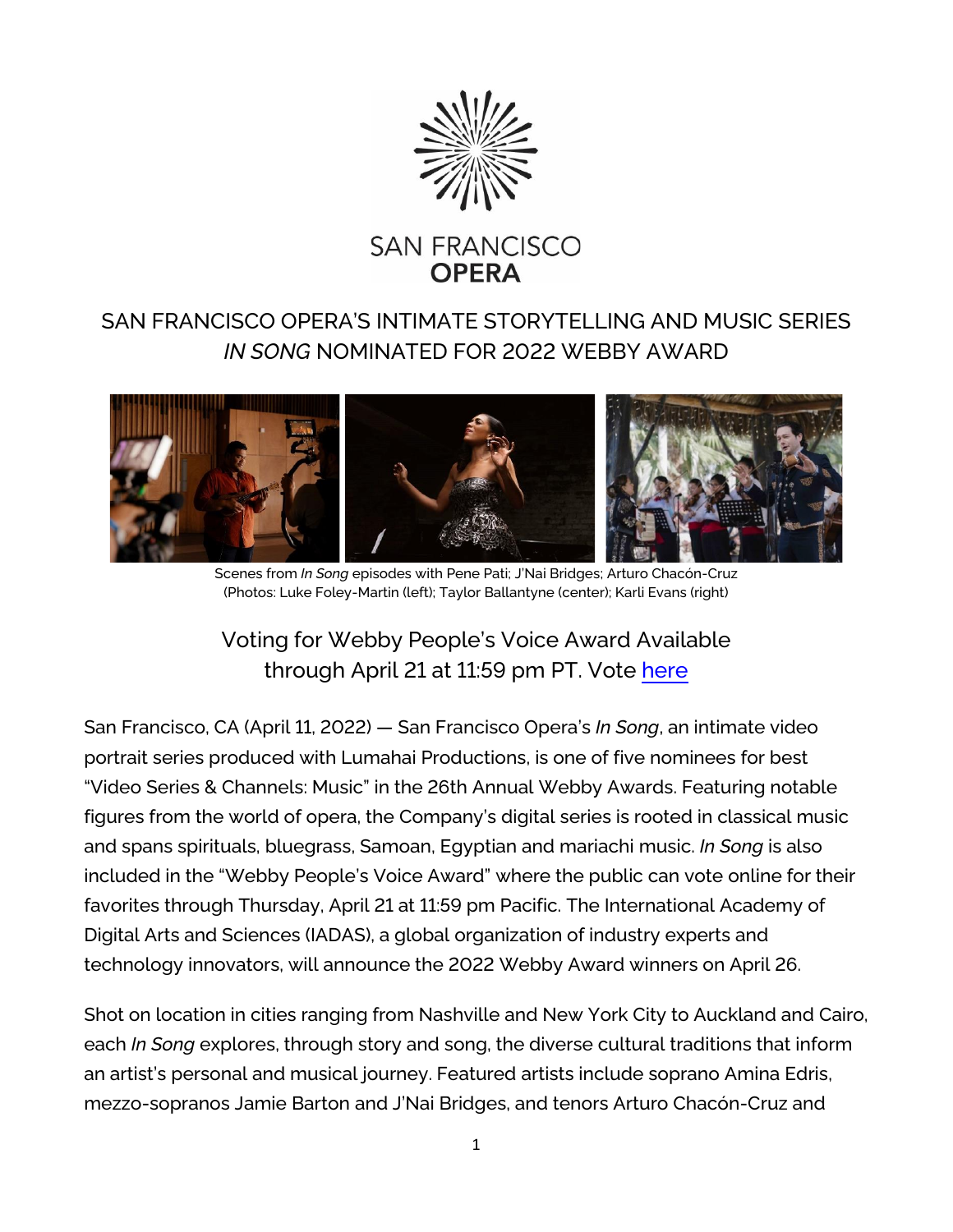Pene Pati. The free, 15–19-minute episodes can be viewed at [sfopera.com/insong,](https://www.sfopera.com/online/in-song/) YouTube and Facebook.

Touted by the *New York Times* as "The Internet's highest honor," the Webby [Awards](https://www.webbyawards.com/) have honored excellence in digital media since 1996. San Francisco Opera's *In Song* was chosen for the Internet's most coveted award from a record 14,000 international submissions. This is the first time San Francisco Opera has been nominated for a Webby.

Of *In Song*, the *Wall Street Journal* observed, "Such appealing portraits, offering insights into the artists we appreciate onstage, also help position opera as part of a rich musical continuum" and "offer a new level of accessibility to the art form." The episodes have been viewed widely throughout the United States, but also in Egypt, Mexico and American Samoa, a testament to the universality of song, regardless of genre.

Voting for the People's Voice Award will remain open through Thursday, April 21 at 11:59 pm Pacific. To register and cast your vote for "Video Series & Channels: Music", visit: [vote.webbyawards.com/PublicVoting#/2022/video/video-series-channels/music](https://vote.webbyawards.com/PublicVoting#/2022/video/video-series-channels/music)

*In Song* was launched in March 2021 by Executive Producers Matthew Shilvock (San Francisco Opera General Director), Gregory Henkel (San Francisco Opera Managing Director: Artistic) and Elena Park (Lumahai Productions President & Founder). The Series Producer is Molly McBride.

Series Director: Elena Park, Series Producer: Molly McBride (Co-Director for J'Nai Bridges, Jamie Barton), Series Editor: Steven E. Mallorca, Editor & Director of Photography: Jonathan David Kane (Arturo Chacón-Cruz). Directors of Photography: Bassem El-Kashef (Amina Edris), Justin Ervin (J'Nai Bridges); Timothy Flower (Pene Pati); and Roger Pistole (Jamie Barton).

The digital series is made possible, in part, by San Francisco Opera's Creative Edge Fund with major support from Carol and Dixon Doll; Peter Fenton and Kate Greer; and Bob Ellis.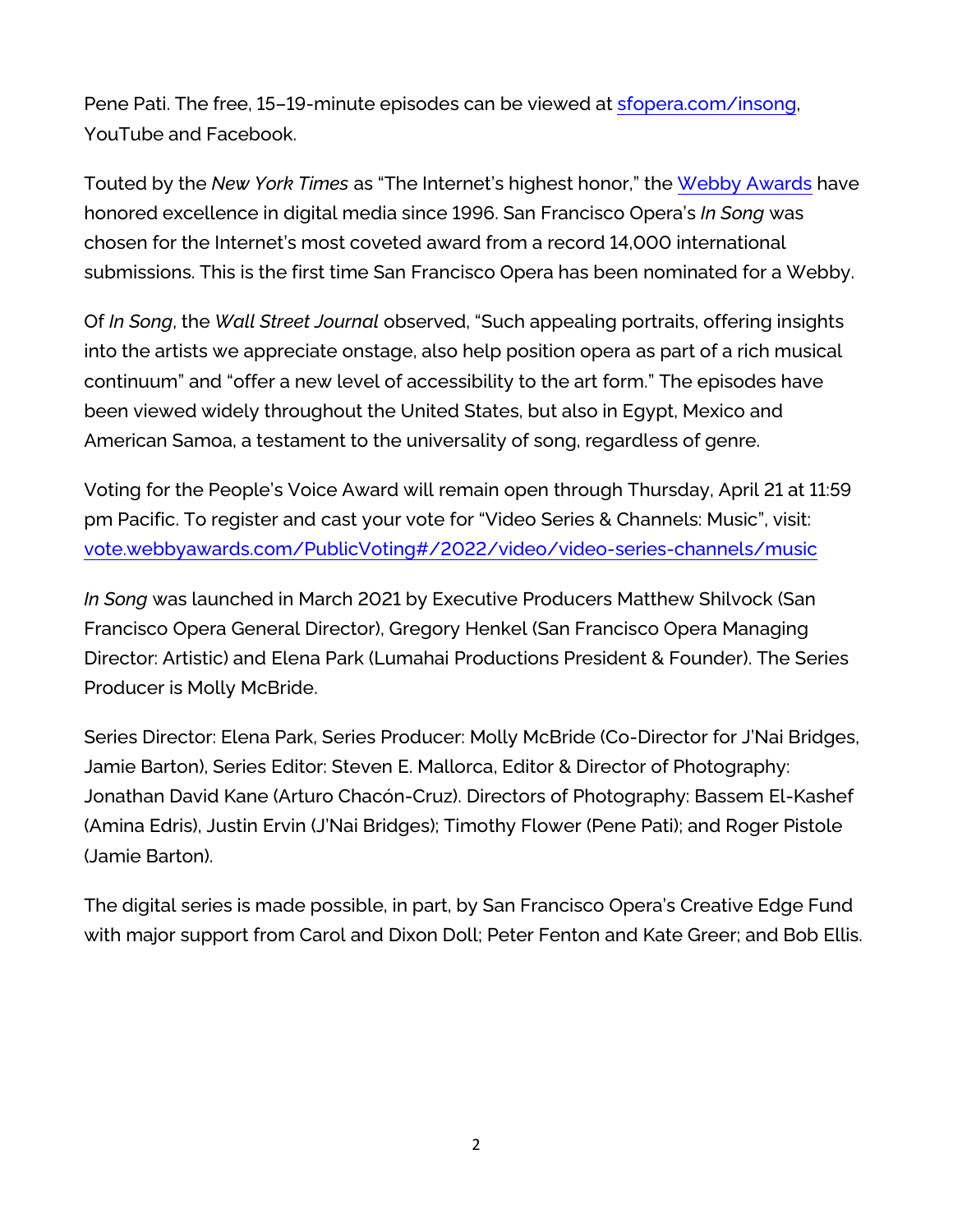

Scenes from *In Song* episodes with Amina Edris and her uncle Mamdouh Edris; Jamie Barton and Béla Fleck; co-directors Elena Park and Molly McBride on the set (Photos: Mostafa Abdel Aty (left); Taylor Ballantyne (center, right)

## *In Song* episodes include:

- *In Song: J'Nai Bridges* Bridges invites viewers into what she calls her "village," the community of friends and family who support her on and off the stage. Music: Spirituals and German Lieder.
- *In Song: Pene Pati* The Samoan tenor reflects on the centrality of his family in his musical journey from New Zealand to the world's leading opera stages. Music: Traditional Samoan and Italian songs.
- *In Song: Jamie Barton featuring Béla Fleck -* Hailing from The Pocket—a rural valley in Georgia—Barton talks about her musical roots and embracing her identity and collaborates with banjo virtuoso Béla Fleck. Music: baroque and folk music. In partnership with Hardly Strictly Bluegrass.
- *In Song: Arturo Chacón-Cruz*  The Mexican tenor leads young musicians at a mariachi academy in Miami and reflects on the importance of culture, love and determination in both music and life. Music: Spanish and Italian song and mariachi music. Spanish subtitle version available. In partnership with the Consulate General of Mexico in Miami and the Mexican American Council, Inc.
- *In Song: Amina Edris* Filmed on location in her native Cairo, Edris recounts a childhood filled with Arabic music inspired by her oud-playing uncle who introduced her to the music of Oum Kalthoum and Maria Callas. Music: Egyptian popular song and French art song. Arabic subtitle version available.

All *In Song* episodes are free and available at [sfopera.com/insong](https://www.sfopera.com/insong) and on YouTube and Facebook, along with additional content including conversations between *In Song* artists and director Elena Park about the making of each episode.